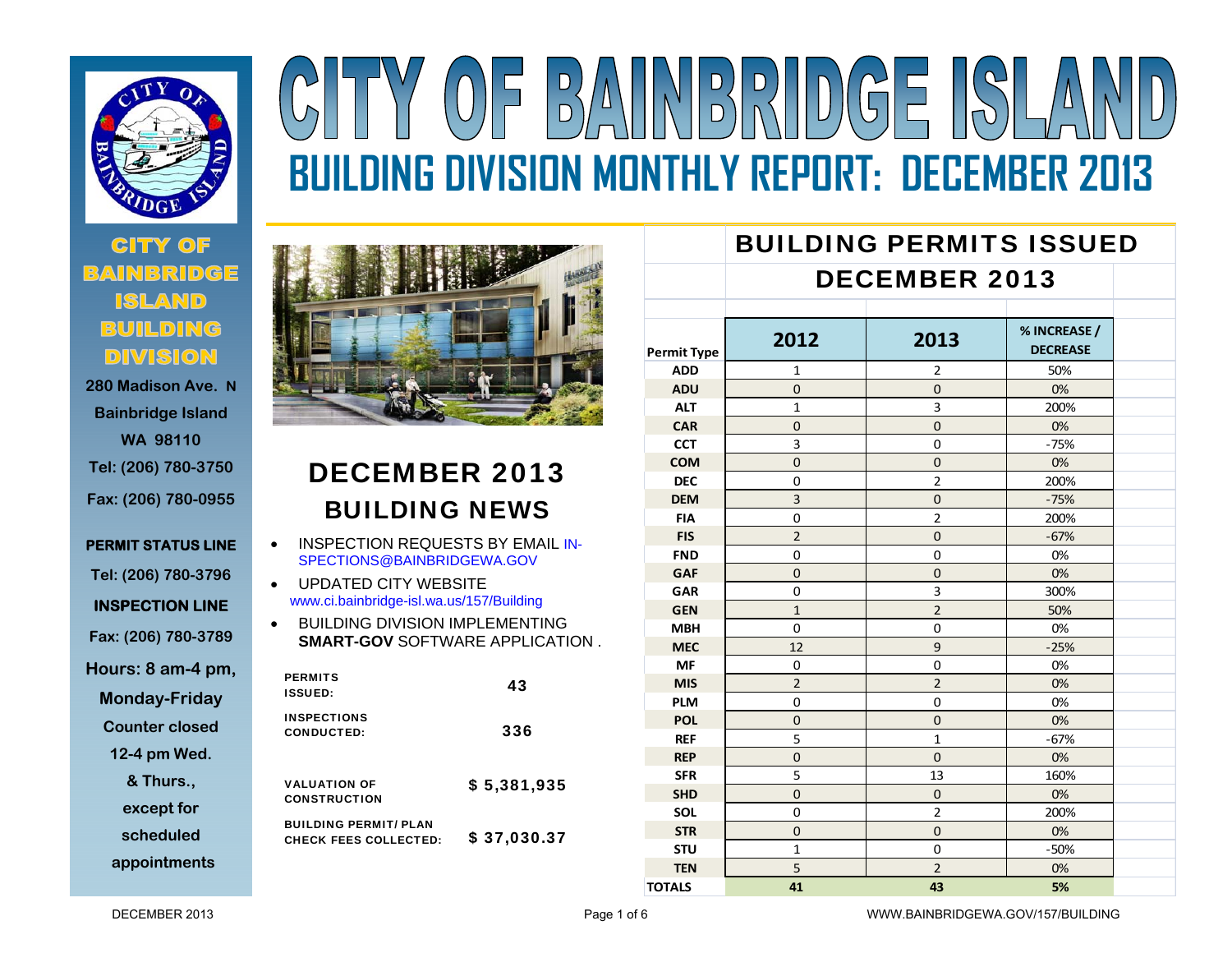

| Permit#            | <b>Type</b> | <b>Primary Name</b>                                                                                                                                                              | <b>Site Address</b>                  | <b>Parcel Number</b> | <b>Received</b> | <b>Issued</b> |
|--------------------|-------------|----------------------------------------------------------------------------------------------------------------------------------------------------------------------------------|--------------------------------------|----------------------|-----------------|---------------|
| BLD18994ADD        | <b>ADD</b>  | KONDRACKE, MARGUERITE & MO                                                                                                                                                       | 6234 Eagle Harbor Drive              | 34250210042009       | 10/7/2013       | 12/6/2013     |
| BLD19119ADD        | <b>ADD</b>  | 960 sqft addition to existing home<br>TUSLER JAMES L & CATHERINE L                                                                                                               | 6890 NE West Port Madison Rd TEMP Ad | 33260220812003       | 12/11/2013      | 12/17/2013    |
|                    |             | TUSLER ADD. Adding a 147 sq. ft. bathroom with shower in Workshop.                                                                                                               |                                      |                      |                 |               |
| Subtotals:         |             | Total Number of ADD Permits Issued: 2                                                                                                                                            |                                      |                      |                 |               |
| <b>BLD19048FIS</b> | ALT         | <b>MADISON SQUARE LLC</b>                                                                                                                                                        | 363 Tormey Ln NE Comm.               | 26250221272009       | 11/1/2013       | 12/2/2013     |
| <b>BLD19105REF</b> | <b>ALT</b>  | Fire Sprinkler Permit for 363 Tormey Ln.<br>ANN VREELAND                                                                                                                         | 8405 Hansen Rd NE                    | 41600000010007       | 12/3/2013       | 12/3/2013     |
| BLD19106ALT        | <b>ALT</b>  | reroofing of 32 square.<br><b>JOHNSON JOSEPH &amp; KATHLEEN</b>                                                                                                                  | 205 Grow Ave NW ADU                  | 41070030040103       | 12/5/2013       | 12/30/2013    |
|                    |             | interor only alteration of existing sfr. 170 sq ft attic, 780 sq ft basement.                                                                                                    |                                      |                      |                 |               |
| Subtotals:         |             | Total Number of ALT Permits Issued: 3                                                                                                                                            |                                      |                      |                 |               |
| BLD18875DEC        | <b>DEC</b>  | <b>WHITLOCK, BRIAN &amp; BECKY</b>                                                                                                                                               | 6324 NE Hidden Cove Rd SFR           | 05250210062002       | 7/25/2013       | 12/13/2013    |
|                    |             | WHITLOCK DEC. Remove existing deck. Replace & expand deck for a total sq. ft.                                                                                                    |                                      |                      |                 |               |
| <b>BLD19097DEC</b> | <b>DEC</b>  | of 1,560.<br>NORTON, SABRINA F                                                                                                                                                   | 942 Isaac Ave NE SFR                 | 51520020350000       | 11/26/2013      | 12/17/2013    |
|                    |             | NORTON DEC. Rebuild/repair approx. 636 sq. ft. of existing decking. Replace 2-3<br>posts, also replacing handrail. ADDing 200 sq. ft. of NEW deck.                               |                                      |                      |                 |               |
| Subtotals:         |             | Total Number of DEC Permits Issued: 2                                                                                                                                            |                                      |                      |                 |               |
| BLD15838FIA        | <b>FIA</b>  | <b>ISLAND GATEWAY LLC</b>                                                                                                                                                        | 500 Winslow Way E Bldg B             | 85150000050006       | 11/7/2013       | 12/10/2013    |
|                    |             | ISLAND GATEWAY BLDG B. Fire Alarm System for Building B. First Story 5,800<br>sq. ft., 2nd Story 4,550 sq. ft. and a 8,589 Sq. Ft. underground parking garage for<br>Building B. |                                      |                      |                 |               |
| BLD19047FIA        | <b>FIA</b>  | PBPBS LLC                                                                                                                                                                        | 4699 NE Woodson Ln Ste 319           | 04240210552004       | 11/6/2013       | 12/9/2013     |
|                    |             | PBPBSLLC FIA. Fire Alarm Revision for BLD18812ALT.                                                                                                                               |                                      |                      |                 |               |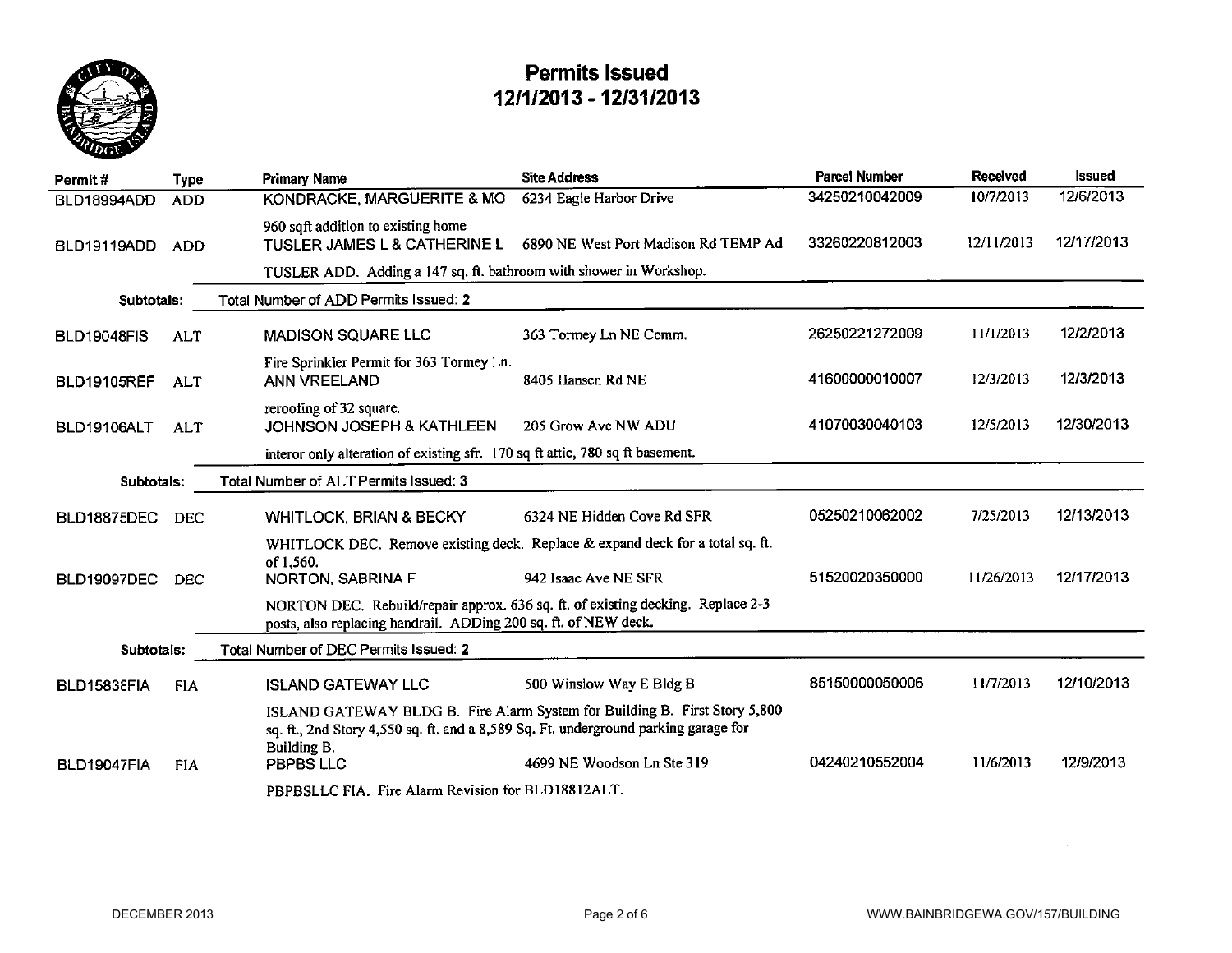

| Permit#            | <b>Type</b> | <b>Primary Name</b>                                                                       | <b>Site Address</b>                                                          | <b>Parcel Number</b> | <b>Received</b> | <b>Issued</b> |
|--------------------|-------------|-------------------------------------------------------------------------------------------|------------------------------------------------------------------------------|----------------------|-----------------|---------------|
| Subtotals:         |             | Total Number of FIA Permits Issued: 2                                                     |                                                                              |                      |                 |               |
| BLD18946GAR GAR    |             | J3E2A2ZLP                                                                                 | 3835 Pleasant Beach Drive                                                    | 41640050160005       | 10/31/2013      | 12/5/2013     |
| BLD19004ADU        | GAR         | J3E2A2Z LP gar. Building a 592 sq. ft. detached garage.<br>DORE, TIM W                    | 283 Grow Ave NW SFR                                                          | 41070030010007       | 10/11/2013      | 12/6/2013     |
| BLD19089GAR GAR    |             | Road Approach Permit requested.<br>JUHASZ, THOMAS & MARSHALL, V 14128 Farmview Ln NE SFR  | Construct new 613 sq ft GAR with 885 sq ft ADU above. New address on ADU and | 02250220492002       | 11/22/2013      | 12/3/2013     |
|                    |             | JUHASZ/MARSHALL GAR. Make existing 484 sq. ft. Carport into a 484 sq. ft.<br>garage.      |                                                                              |                      |                 |               |
| Subtotals:         |             | Total Number of GAR Permits Issued: 3                                                     |                                                                              |                      |                 |               |
| <b>BLD19103MEC</b> | <b>MEC</b>  | <b>HEATHER E. ANDRADE</b>                                                                 | 11311 Larix Pl NE                                                            | 52450000030001       | 12/2/2013       | 12/2/2013     |
| BLD19107MEC MEC    |             | Install replacement heat pump<br>San Van Tran                                             | 9522 NE Lovgreen Rd                                                          | 42070000030000       | 12/5/2013       | 12/5/2013     |
| BLD19112MEC MEC    |             | Replace old heat pump with new heat pump<br>Martin Sievertson                             | 5442 NE Frey St                                                              | 41880170060004       | 12/6/2013       | 12/6/2013     |
| BLD19113MEC        | <b>MEC</b>  | New Heatpump<br><b>Stanley Ed Pickering</b>                                               | 6767 NE Vincent Rd                                                           | 28250230512005       | 12/6/2013       | 12/6/2013     |
|                    |             | New 250 gal propane tank, 17 kw generater, 125000 BTU heater, and under ground            |                                                                              |                      |                 |               |
| <b>BLD19121MEC</b> | <b>MEC</b>  | gas lines to the home and shop<br><b>TRAN, CHRISTOPHER</b>                                | 811 Deercliff Rd NE                                                          | 41170000170003       | 12/12/2013      | 12/12/2013    |
| BLD19136MEC        | <b>MEC</b>  | TRAN MEC. Installing new 100 gallon LP Tank for new LP Stove.<br><b>MCCLAIN WILLIAM R</b> | 8942 NE Wardwell Rd                                                          | 15250240192009       | 12/23/2013      | 12/23/2013    |
| BLD19143MEC        | <b>MEC</b>  | install of 120 gal propane tank, pellet stove, cook top/stove and associated piping.      | 14731 Henderson Rd NE                                                        | 33260230802002       | 12/27/2013      | 12/27/2013    |
| <b>BLD19145MEC</b> | <b>MEC</b>  | Replace Heat Pump<br>CHAPEL, JAMES F & FAITH A CO T 8140 NE Hidden Cove Rd                |                                                                              | 34260230232001       | 12/30/2013      | 12/30/2013    |
|                    |             | CHAPEL MEC. Replacing existing heatpump!                                                  |                                                                              |                      |                 |               |
|                    |             |                                                                                           |                                                                              |                      |                 |               |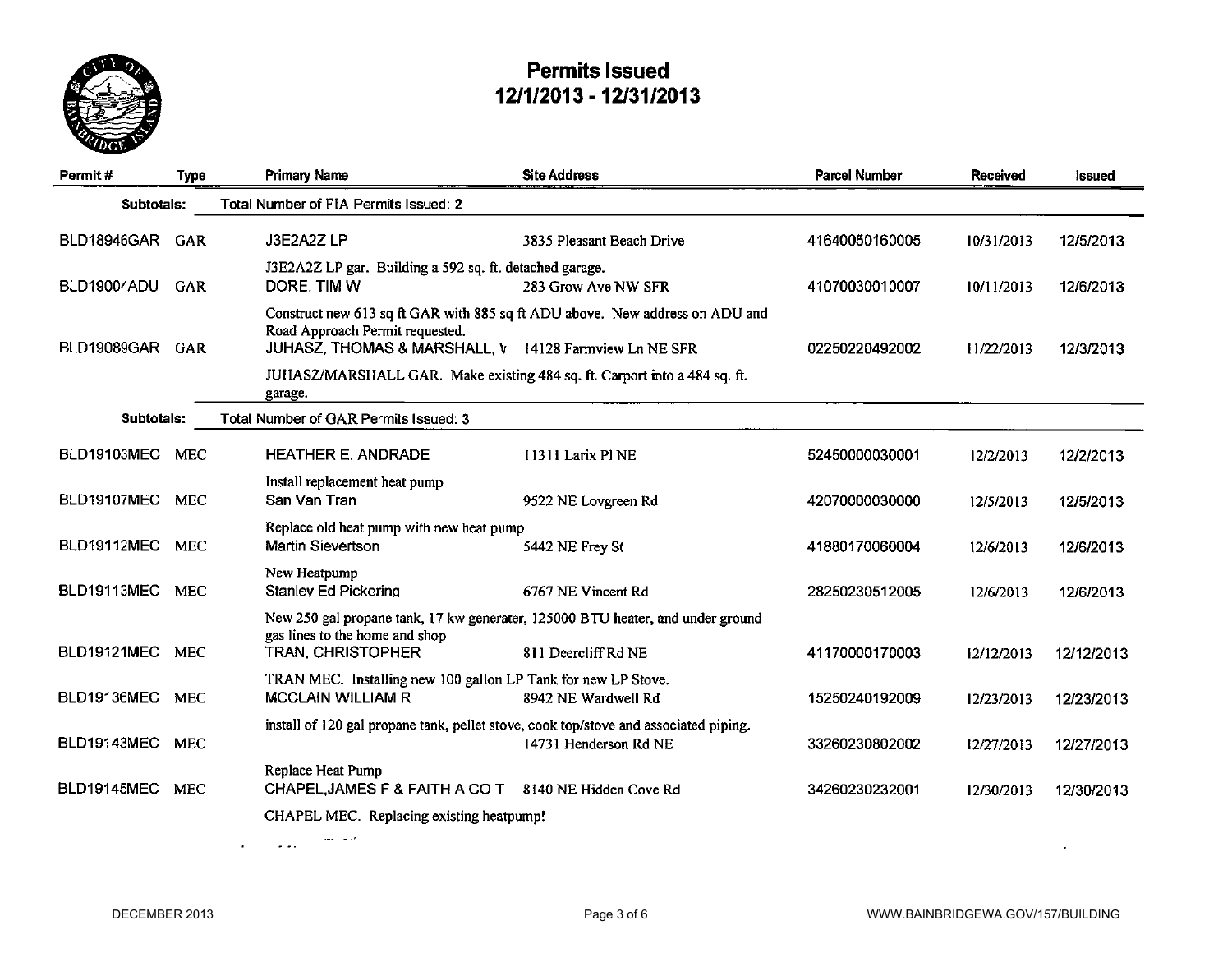

| Permit#            | Type       | <b>Primary Name</b>                                                                                                                                                                                                                                                                | <b>Site Address</b>                                                                                                                                                       | <b>Parcel Number</b> | Received   | Issued     |
|--------------------|------------|------------------------------------------------------------------------------------------------------------------------------------------------------------------------------------------------------------------------------------------------------------------------------------|---------------------------------------------------------------------------------------------------------------------------------------------------------------------------|----------------------|------------|------------|
| BLD19146MEC        | <b>MEC</b> | ALONSO, JOSEPH & CHAN WAI W                                                                                                                                                                                                                                                        | 710 Deercliff Rd NE                                                                                                                                                       | 41170000070005       | 12/30/2013 | 12/30/2013 |
|                    |            | ALONSO MEC. Installing new Heat Pump!                                                                                                                                                                                                                                              |                                                                                                                                                                           |                      |            |            |
| Subtotals:         |            | Total Number of MEC Permits Issued: 9                                                                                                                                                                                                                                              |                                                                                                                                                                           |                      |            |            |
| <b>BLD18307MIS</b> | <b>MIS</b> | <b>SDJA EAGLE PROPERTIES</b>                                                                                                                                                                                                                                                       | 6154 Eagle Harbor Drive                                                                                                                                                   | 34250210092004       | 5/15/2013  | 12/31/2013 |
|                    |            | with new 4' x 60' aluminum pier supported by 10 galvanized steel pilings, a $3'$ x 40'<br>aluminum ramp and an 8' x 30' float with 50% functional grating supported by four<br>galvanized steel pilings and a four piling electric boatlift. In addition, install a new<br>is out. | Building Permit: 6154 Eagle Harbor Drive. Replace existing 6' x 140' floating dock<br>mooring buoy approximately 370 feet from the shoreline to moor a boat when the tide |                      |            |            |
| <b>BLD18344MIS</b> | <b>MIS</b> | TARLTON PRAKAIRUT SASTRASIN                                                                                                                                                                                                                                                        | 9328 Ferncliff Ave NE ALQ                                                                                                                                                 | 41690000120005       | 11/21/2012 | 12/20/2013 |
|                    |            | Replace 120 l. f. of beach access stairs.                                                                                                                                                                                                                                          |                                                                                                                                                                           |                      |            |            |
| Subtotals:         |            | Total Number of MIS Permits Issued: 2                                                                                                                                                                                                                                              |                                                                                                                                                                           |                      |            |            |
| <b>BLD19144REF</b> | <b>REF</b> | <b>ALLEN DEBORAH</b>                                                                                                                                                                                                                                                               | 8452 Hansen Rd NE                                                                                                                                                         | 20250230042001       | 12/27/2013 | 12/27/2013 |
|                    |            | 34 square reroof                                                                                                                                                                                                                                                                   |                                                                                                                                                                           |                      |            |            |
| Subtotals:         |            | Total Number of REF Permits Issued: 1                                                                                                                                                                                                                                              |                                                                                                                                                                           |                      |            |            |
| BLD13844SFR-SFR    |            | Kinam Son Kelley                                                                                                                                                                                                                                                                   | 7908 GRAND AVE                                                                                                                                                            | 41200000160405       | 10/31/2013 | 12/13/2013 |
| <b>BLD17403SFR</b> | <b>SFR</b> | ft. tWO story home, a 600 sq. ft. attached garage and 860 sq. ft. of decks/PATIO.<br>TIMOTHY VERHAREN/JULI REYNV 8975 Woodbank Dr NE SFR                                                                                                                                           | NAKHUDA SFR REVISION. New Plans received 10/31/13. Build a new 2,960 sq.                                                                                                  | 41350000320101       | 9/29/2011  | 12/23/2013 |
| <b>BLD18651SFR</b> | <b>SFR</b> | VERHAREN-REYNVAAN SFR. Demo existing 1,765 sq. ft. home built in 1942.<br>with 660 sq. ft. of living space above. 866 sq. ft. of decks.<br><b>DENOVA NW LLC</b>                                                                                                                    | Build a new 2 story 3,668 sq. ft. house with a 776 sq. ft. 2 story DETACHED garage<br>5752 Solana Ln NE Lot 4                                                             | 54990000040003       | 4/11/2013  | 12/13/2013 |
|                    |            |                                                                                                                                                                                                                                                                                    | DENOVA NW LLC SFR LOT 4. Building a 3,202 sq. ft 2 story home, with 1,464 sq.<br>ft. 1st floor, 1,738 sq. ft. 2nd floor, a 936 sq. ft. ATTACHED garage and 368 of patio.  |                      |            |            |

 $\Delta \phi = 0.02$ 

 $\mathcal{C}=\mathcal{C}$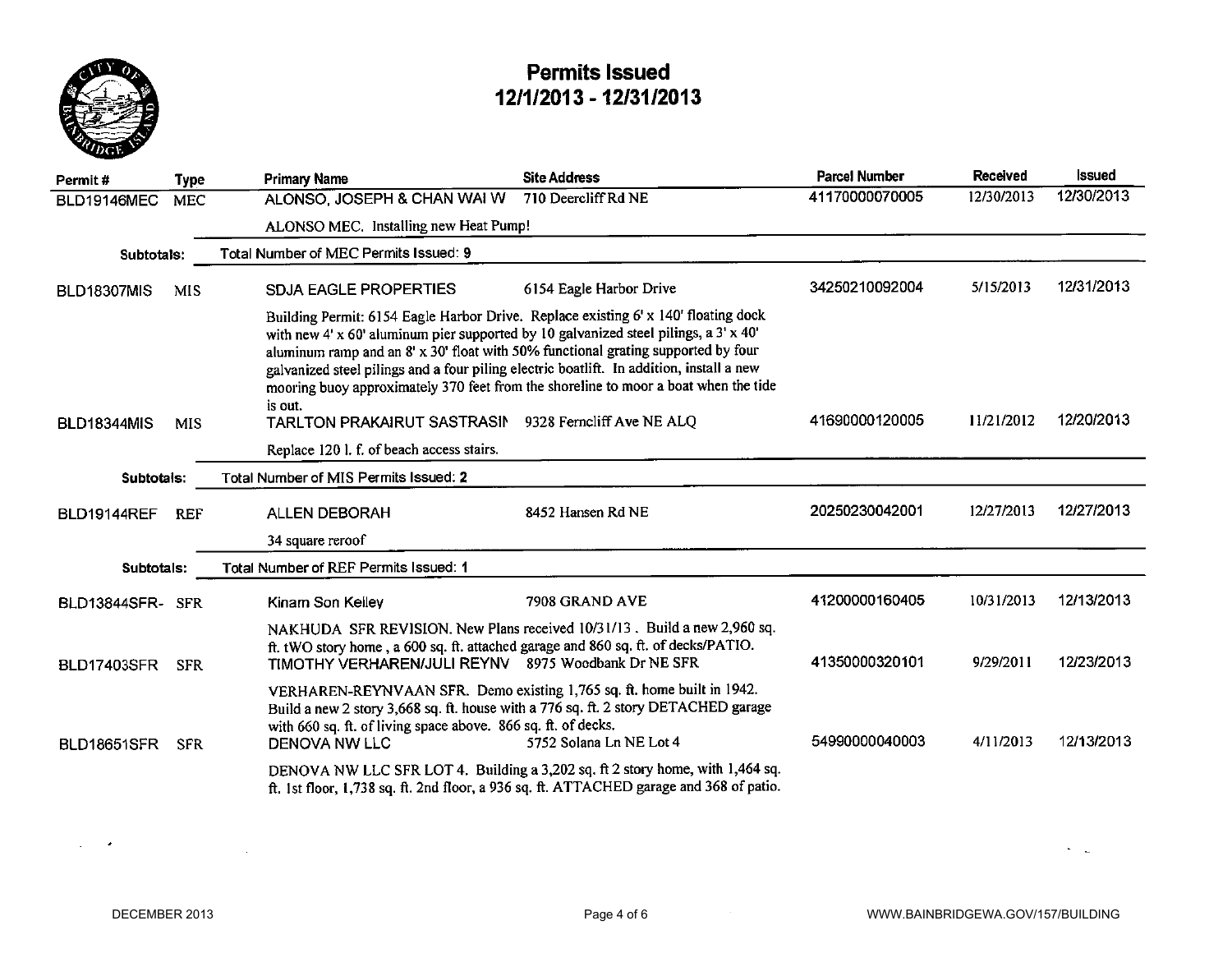

| Permit#            | <b>Type</b> | <b>Primary Name</b>                                                                                                                                                                                  | <b>Site Address</b>                                                                                   | <b>Parcel Number</b> | Received   | <b>Issued</b> |
|--------------------|-------------|------------------------------------------------------------------------------------------------------------------------------------------------------------------------------------------------------|-------------------------------------------------------------------------------------------------------|----------------------|------------|---------------|
| <b>BLD18652SFR</b> | <b>SFR</b>  | <b>DENOVA NW LLC</b>                                                                                                                                                                                 | 5766 Solana Ln NE Lot 3                                                                               | 54990000030004       | 4/11/2013  | 12/13/2013    |
| BLD18653SFR        | <b>SFR</b>  | DENOVA NW LLC SFR LOT 3. Building a new 3,448 sq. ft. 3 story home with<br>1,717 sq. ft. 1st floor, 1,731 sq. ft. 2nd floor, 850 sq. ft. tall crawl, 963 sq. ft.<br>09/30/13<br><b>DENOVA NW LLC</b> | ATTACHED garage and 216 sq. ft. of decks. REVISION: Added 224 Sqft Deck on<br>5790 Solana Ln NE Lot I | 54990000010006       | 4/11/2013  | 12/13/2013    |
|                    |             | ft. Ist floor, 1,698 sq. ft. 2nd floor, 1,278 sq. ft. basement, 813 sq. ft. ATTACHED<br>Garage and 442 sq. ft. of decks.                                                                             | DENOVA NW LLC SFR LOT 1. Building a 4,790 sq. ft. 3 story home with 1,814 sq.                         |                      |            |               |
| BLD18747SFR        | <b>SFR</b>  | <b>DENOVA NW LLC</b>                                                                                                                                                                                 | 5740 Solana Ln NE Lot 5                                                                               | 54990000050002       | 5/28/2013  | 12/16/2013    |
| BLD18748SFR        | <b>SFR</b>  | DENOVA NW LLC LOT 5 SFR<br>DENOVA NW LLC                                                                                                                                                             | 5726 Solana Ln NE Lot 7                                                                               | 54990000070000       | 5/28/2013  | 12/16/2013    |
| BLD18749SFR        | <b>SFR</b>  | DENOVA NW LLC LOT 7 SFR.<br>DENOVA NORTHWEST LLC                                                                                                                                                     | 5714 Solana Ln NE Lot 8                                                                               | 54990000080009       | 5/28/2013  | 12/16/2013    |
| <b>BLD18750SFR</b> | <b>SFR</b>  | DENOVA NW LLC LOT 8 SFR<br>DENOVA NW LLC                                                                                                                                                             | 5702 Solana Ln NE Lot 9                                                                               | 54990000090008       | 5/28/2013  | 12/16/2013    |
| BLD18751SFR        | <b>SFR</b>  | DENOVA NW LLC LOT 9 SFR<br><b>DENOVA NW LLC</b>                                                                                                                                                      | 5705 Solana Ln NE Lot 10                                                                              | 54990000100005       | 5/28/2013  | 12/16/2013    |
| <b>BLD18752SFR</b> | <b>SFR</b>  | DENOVA NW LLC LOT 10 SFR.<br><b>DENOVA NW LLC</b>                                                                                                                                                    | 5781 Solana Ln NE Lot 11                                                                              | 54990000110004       | 5/28/2013  | 12/16/2013    |
| BLD18992SFR        | <b>SFR</b>  | DENOVA NW LLC LOT 11 SFR.<br>ANDERSON WILLIAM M & CLAUDI                                                                                                                                             | 135 Wood Ave SW SFR - Lot A                                                                           | 27250241952001       | 10/7/2013  | 12/2/2013     |
| <b>BLD19032SFR</b> | <b>SFR</b>  | sq. ft. 2nd floor, 401 sq. ft. basement and a 360 sq. ft. Attached garage.<br>STEYER, MARTIN & MOLLEY PATF 179 Wood Ave SW SFR - Lot C                                                               | ANDERSON SFR - LOT A. Building a 3 story new home. 1,360 sq. ft. 1st floor, 585                       | 27250241972009       | 10/24/2013 | 12/30/2013    |
|                    |             | Detached garage.                                                                                                                                                                                     | STEYER/MOLLEY SFR. Building a new 2,681 sq. ft. 2 story home with a 305 sq. ft.                       |                      |            |               |
| Subtotals:         |             | Total Number of SFR Permits Issued: 13                                                                                                                                                               |                                                                                                       |                      |            |               |

 $\hat{\mathbf{r}}$